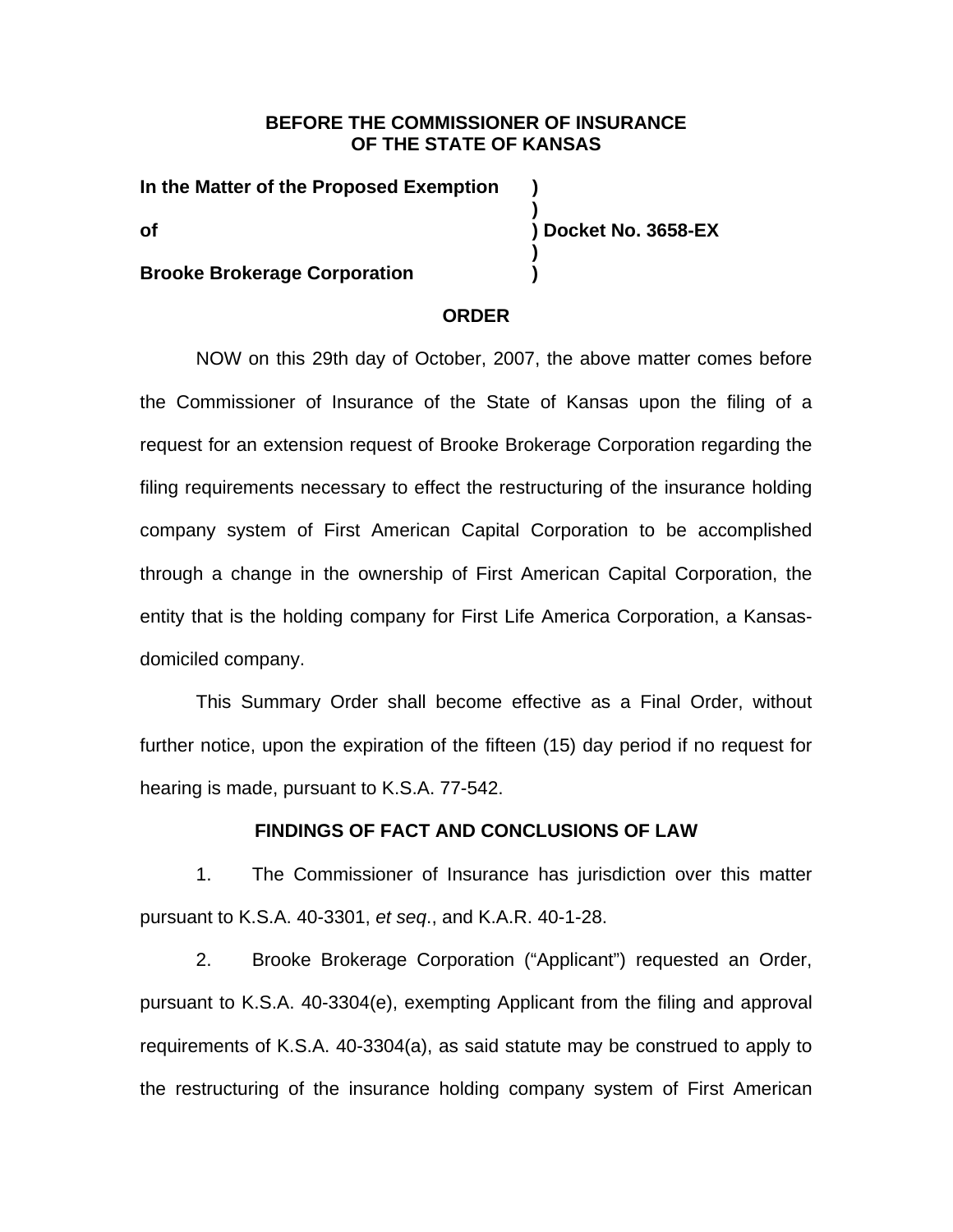Capital Corporation ("First American"), the entity that was the holding company of First Life American Corporation. The restructuring was to be accomplished through a change in ownership of First American Capital Corporation.

3. The Commissioner of Insurance approved the request by Applicant to be exempt from the formal filing and approval requirements of K.S.A. 40- 3304(a) as they apply to the reorganization of First American, provided the restructuring was effected within sixty (60) days of the date of the order.

4. The Commissioner signed the order on May 7, 2007.

5. On or about June 7, 2007, First American changed its name to Brooke Capital Corporation.

6. On October 12, 2007, the Applicant requested that the Kansas Insurance Department extend the deadline to effect the proposed restructuring to December 18, 2007 because all of the pre-closing requirements have not yet been completed.

7. Evidence supports approval of the extension of the exemption request.

**IT IS THEREFORE ORDERED BY THE COMMISSIONER OF INSURANCE THAT:** 

1. An extension is hereby granted to the exemption request of the Applicant regarding the filing requirements necessary to affect the restructuring of the insurance holding company system of First American Capital Corporation, provided that the restructuring is effected no later than December 18, 2007.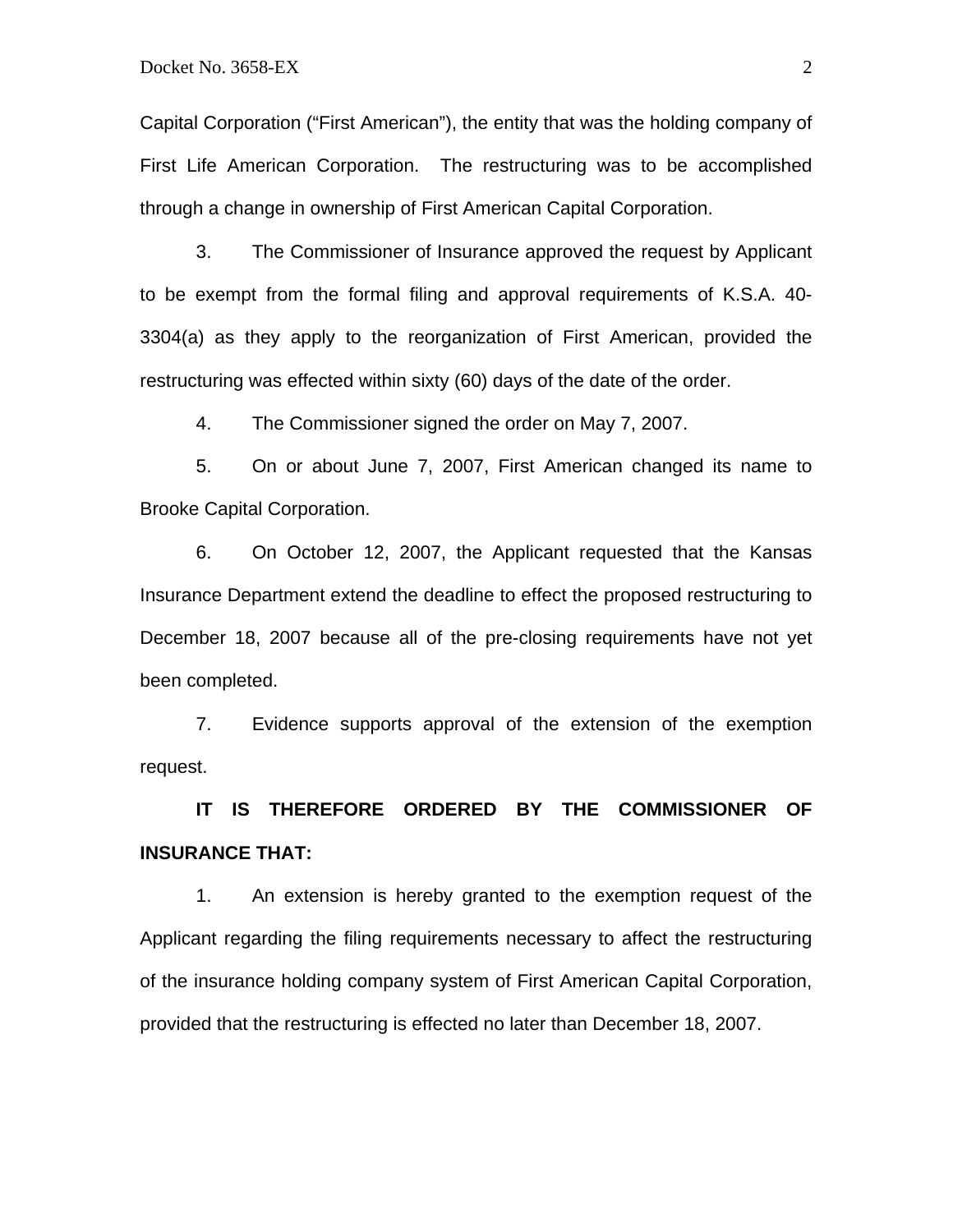2. The Commissioner of Insurance retains jurisdiction over this matter to issue any and all further Orders deemed appropriate or to take such further action as necessary to dispose of this matter.

#### **Notice of Rights**

You are entitled to a hearing pursuant to K.S.A. 77-537, the Kansas Administrative Procedure Act. If you desire a hearing, you must file a written request for a hearing with:

## John W. Campbell, General Counsel Kansas Insurance Department 420 S.W. 9th Street Topeka, Kansas 66612.

This request must be filed within fifteen (15) days from the date of service of this Order. If you request a hearing, the Kansas Insurance Department will notify you of the time and place of the hearing and information on the procedures, right of representation, and other rights of parties relating to the conduct of the hearing, before commencement of same.

If a hearing is not requested in the time and manner stated above, this Order shall become effective as a Final Order upon the expiration of time for requesting a hearing, pursuant to K.S.A. 77-613. In the event that you file a petition for judicial review, pursuant to K.S.A. 77-613(e), the agency officer to be served on behalf of the Kansas Insurance Department is:

> John W. Campbell, General Counsel Kansas Insurance Department 420 S.W. 9th Street Topeka, Kansas 66612.